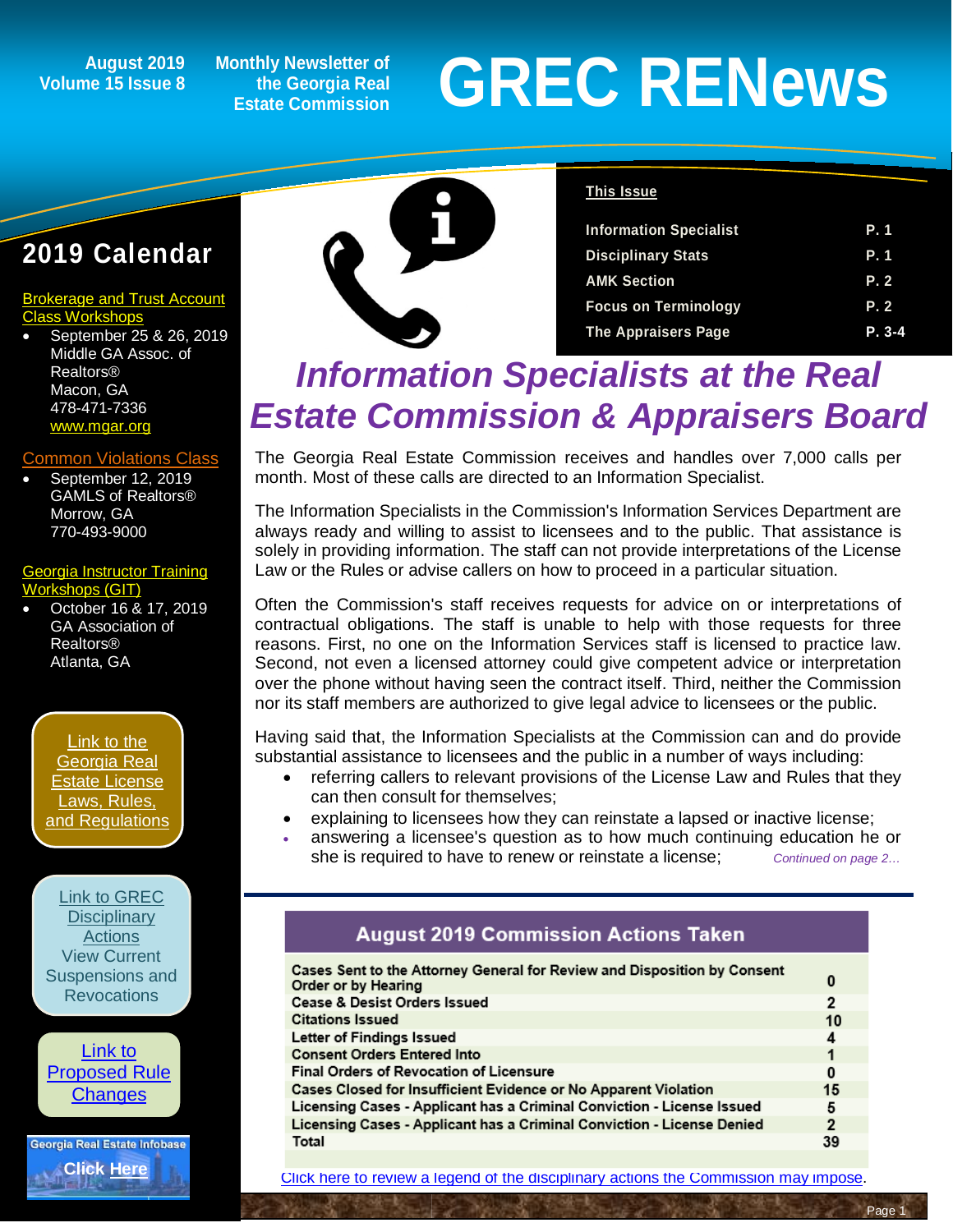## *Information Specialists…*

*Continued from page 1…*

- revealing whether a particular individual or firm is licensed and whether there has been any formal disciplinary action;
- explaining how to file a complaint with the Commission and sending a complaint form; and
- providing names and phone numbers of other agencies or organizations that might be of assistance to the caller.

Just as Commission staff members can not interpret the License Law and the Rules or give advice, they can not:

- waive or modify any requirement of the License Law or the Rules;
- assist in resolving disputes about commissions or fees;
- recommend a brokerage firm, a sales associate, or an approved school; or
- reveal whether a licensed individual or firm has had any complaints filed against them.

There are 5 Information Specialist and an Information Specialist Manager at the Georgia Real Estate Commission & Appraisers Board office. Each one is well-versed in the Georgia Real Estate License Law, Rules and Regulations and the Appraiser Act as well as the procedures to facilitate processing of applications, licensing issues, and complaints. However, many questions can be answered from the GREC website. The website provides forms, applications, and online services as well as Frequently Asked Questions. The Commission office is accessible to licensees online at [www.grec.state.ga.us](http://www.grec.state.ga.us/) or by phone at 404-656-3916.

#### **Job Opening at the Georgia Real Estate Commission & Appraiser's Board.**

If you or someone you know is interested in applying for the position of **Information Specialist**, click the following link to obtain further information regarding qualifications and the application process.

<http://grec.state.ga.us/PDFS/About/HireInfoSpec2019-3.pdf> The Application Deadline is September 15, 2019.

### **Absolutely Must Know Section**



ŀ

**The Commission cannot give legal advice regarding real estate transactions, commission disputes, or for any other matter.**

Page 2

Interpreting laws or rules means giving legal advice. The law prohibits Commission employees from interpreting laws in order to guide citizens in particular or hypothetical situations. Licensees should have interpretations they need made by their broker or, if the broker approves, by the broker's attorney.

#### **Georgia Real Estate Commission**

Suite 1000 International Tower 229 Peachtree Street NE Atlanta, GA 30303-1605 Phone 404-656-3916

#### *Focus on Terminology: "Interpret"*

The definition of "interpret" as defined in Merriam-Webster is stated as: "*to explain or tell the meaning of: present in understandable terms: to conceive in the light of individual belief, judgement, or circumstance."* This definition makes it clear that an interpretation may involve the subjectivity or opinion of the interpreter. Attorneys can interpret and g[ive advice, GREC does not provide legal advice.](https://www.merriam-webster.com/dictionary/interpret)

**[Comments](http://www.jmre.com/grecrenewscomments2014.htm) [&](http://www.jmre.com/grecrenewscomments2014.htm) [Suggestions](http://www.jmre.com/grecrenewscomments2014.htm)**

**[SUBMIT](http://www.jmre.com/grecrenewscomments2014.htm)**

To sign up to receive the GREC **RENewsletter** [Click Here](https://www.grec.state.ga.us/about/subscribe.html)

> **Online Courses from GREC**

**[\\$10 each](http://www.jmre.com/grec) [3 Hour CE](http://www.jmre.com/grec)  [Course](http://www.jmre.com/grec) [Total of 9](http://www.jmre.com/grec)  [Hours CE](http://www.jmre.com/grec)  [Available](http://www.jmre.com/grec)** [\(Also Approved](http://www.jmre.com/grec)  [as Instructor CE,](http://www.jmre.com/grec) 

[not approved as](http://www.jmre.com/grec)  [License Law CE\)](http://www.jmre.com/grec)

> *["Avoiding](http://www.jmre.com/grec)  [Trust](http://www.jmre.com/grec)  [Account](http://www.jmre.com/grec)  [Trouble"](http://www.jmre.com/grec)*

*["Practicing](http://www.jmre.com/grec)  [Real Estate &](http://www.jmre.com/grec)  [Staying Out](http://www.jmre.com/grec)  [of Trouble"](http://www.jmre.com/grec)*

*["Being a](http://www.jmre.com/grec)  [Broker and](http://www.jmre.com/grec)  [Staying Out](http://www.jmre.com/grec)  [of Trouble"](http://www.jmre.com/grec)*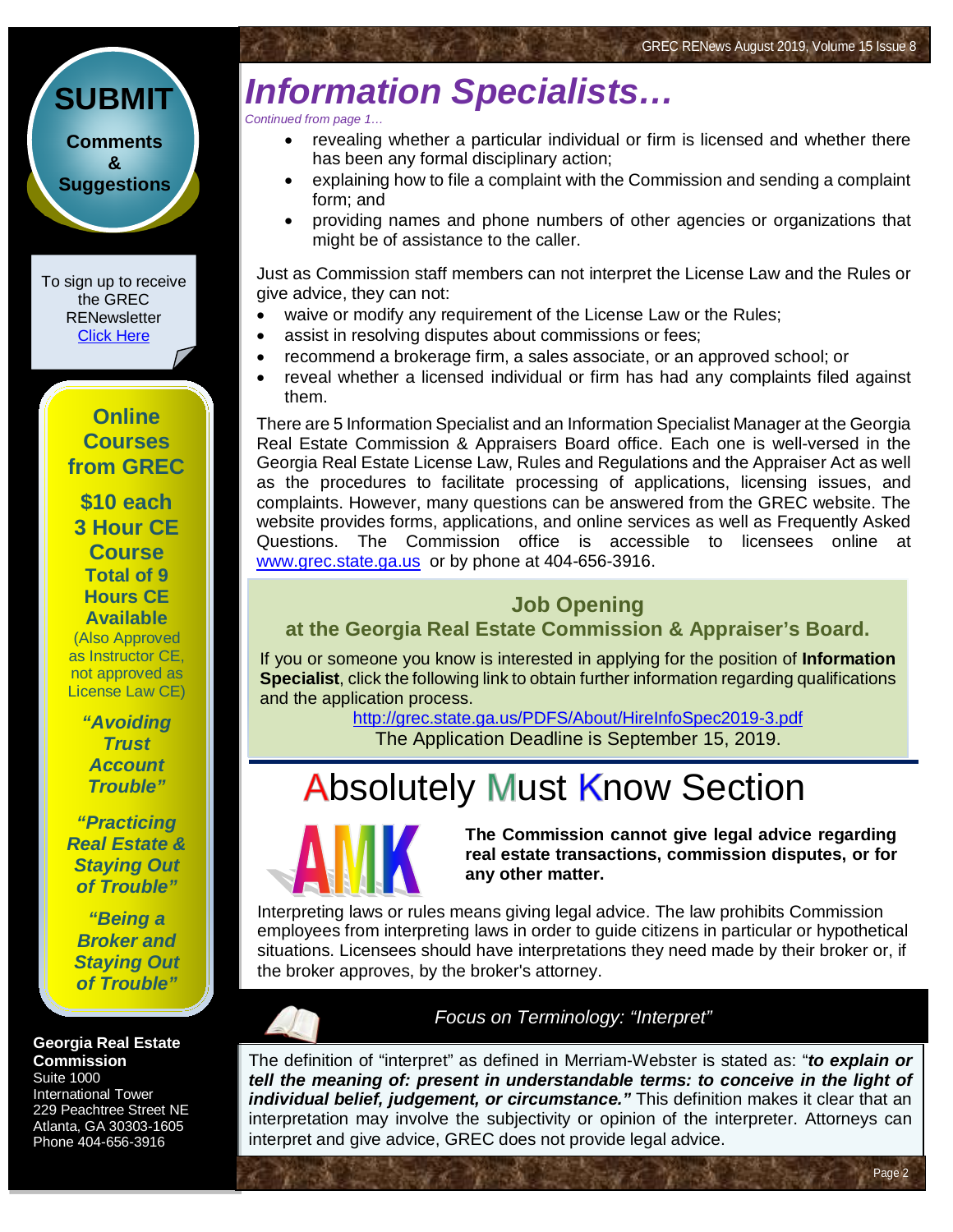

## **The Appraisers Page**

#### 1 **Georgia Real Estate Appraisers Board August 2019**

#### **Useful Links**:

**[GREAB](http://www.grec.state.ga.us/about/greab.html)** [Web Site](http://www.grec.state.ga.us/about/greab.html)

══════════════

## **Who can talk to whom?**

#### **By: D. Scott Murphy, SRA**

I have touched upon this in previous articles but wanted to circle back and spend a little more time discussing this topic. There is a lot of confusion among agents and appraisers. The rules seem to keep changing or evolving. So let's look at where we started, the rules which were introduced, and where we are today.

#### [Appraisal Act](http://www.grec.state.ga.us/about/appraisersact.html) ══════════════



Communication is a critical part of the real estate transaction. In order for it to move smoothly, all parties need to remain informed and information needs to flow between all parties. None of the past or present legislation was ever intended or meant to impede communication. The reason this is even a topic of discussion is the confusion, which arose because of the HVCC, and the Dodd Frank Act, which are federal regulations enacted in the wake of the recent mortgage crisis.

The HVCC (Home Valuation Code of Conduct) was introduced as a settlement in a lawsuit between the State of New York and the GSE's (Freddie Mac & Fannie Mae). It created a separation of the origination staff of a lender (or mortgage broker) and the appraiser. No longer could the loan officer chose who the appraiser was to be for their loan. It was to be done in an independent and random fashion. Lenders were given the alternative of either using an independent AMC or creating a separate department to manage the appraisal process that was completely separate from the origination department.

You need to understand that this was very positive news to most appraisers. For years and years we were constantly pressured and harassed by loan officers into raising values. We would regularly receive phone calls from loan officers stating "I need to get \$250,000 for this property, can you do it?" – We would be expected to answer then on the spot or at best get back to them within the hour. No amount of desktop research is possible for an appraiser to be able to answer that question. Furthermore, based on USPAP (Uniform Standards of Professional Practice) – if we did answer that question, even with a range of value, we had just completed an appraisal and could be held liable for those results. If the appraiser said "no, I cannot give you an answer over the phone, I need to do research, inspect the property and prepare a report" – which is the correct answer – the loan officer would hang up the phone and call another appraiser. The first appraiser would most likely not receive any more work from that loan officer and so an enormous amount of pressure was placed on the shoulders of the appraiser. What happens if he says – "yes, I can get you \$250,000" and then gets out to the property and it is not what he expected, and he is unable to return a report for the predetermined value?

Many loan officers also felt it was common practice that if they ordered an appraisal, providing an estimate of value, and the resulting appraisal did not meet that value, that the appraiser should either stop as soon as he realized it would not "hit" value or that the borrower should not have to pay for the appraisal. The term "the borrower wasted their money" was most commonly used. Sorry that it did not "hit" your number, but the appraiser could not know without going through all the necessary steps to complete the report – and regardless of the value the appraiser is due his fee.